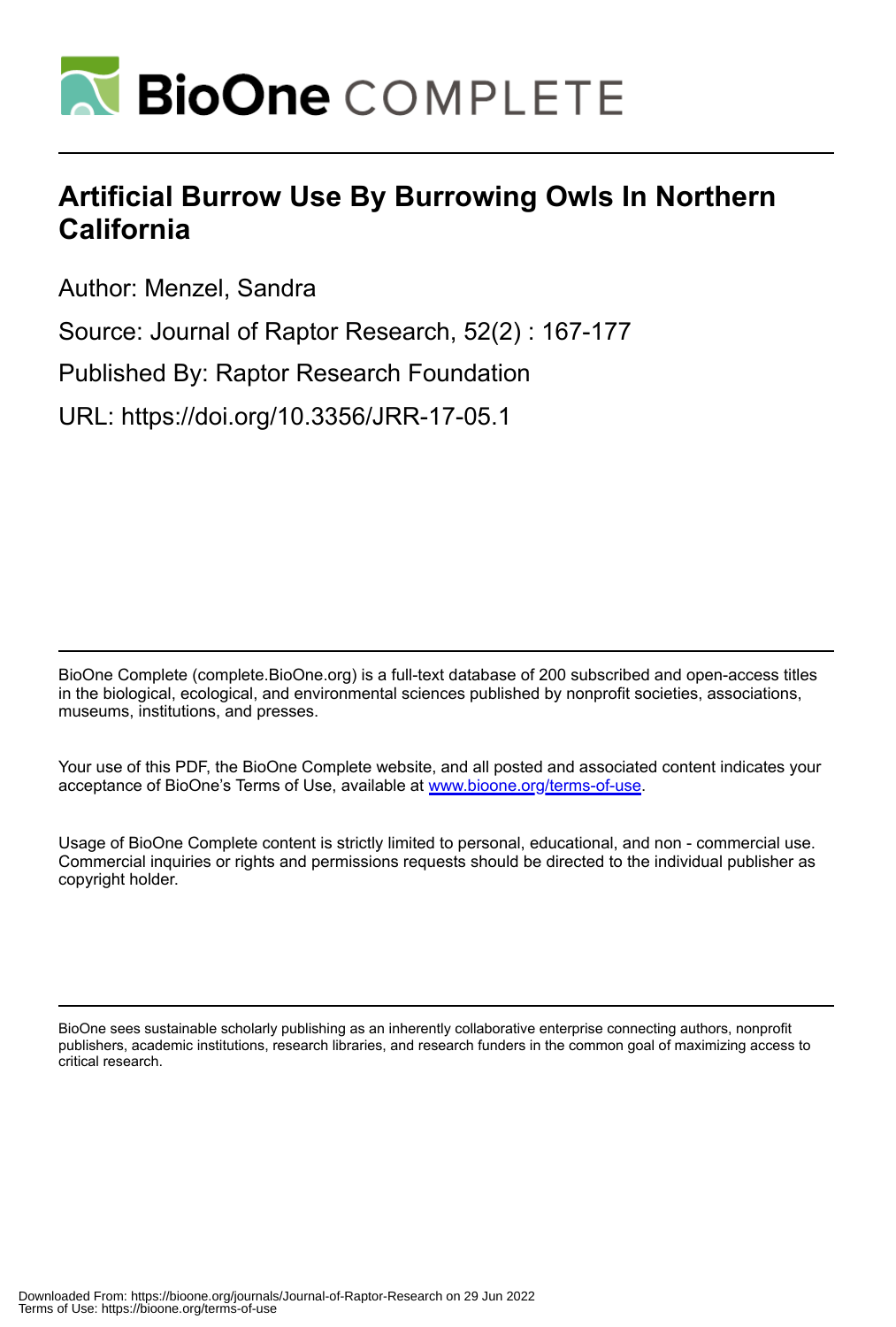## ARTIFICIAL BURROW USE BY BURROWING OWLS IN NORTHERN **CALIFORNIA**

SANDRA MENZEL

Albion Environmental, Inc., 1414 Soquel Avenue, Suite 205, Santa Cruz, CA 95062 USA and

San Jose State University, 1 Washington Square, San Jose, CA 95192 USA

ABSTRACT.—One common strategy to mitigate the loss of natural nest burrows for Burrowing Owls (Athene cunicularia) from ground-disturbing activities has been the installation of artificial burrows outside the disturbance area. I assessed the effectiveness of artificial burrows as a mitigation tool at two study sites in northern California. Parameters included nesting success at natural and artificial burrows; long-term occupancy rates of maintained and unmaintained artificial burrows; choice of burrow type (natural vs. artificial burrows) by owls raised in artificial burrows; and site fidelity and natal philopatry of Burrowing Owls raised in artificial burrows. I analyzed long-term datasets biologists collected from 1990 through 2012, including demographic data, band resightings, and burrow maintenance records. Nesting success at artificial burrows was significantly higher than at natural burrows at both study sites. At one site, nesting success at artificial burrows was  $83\%$  compared to 76% at natural burrows ( $P=0.035$ ); at the other site, nesting success at artificial burrows was  $96\%$  compared to  $75\%$  at natural burrows ( $P=0.036$ ). Artificial burrows that received annual surface maintenance were occupied for a significantly longer time (2.1  $\pm$  1.9 yr; n = 57) than unmaintained artificial burrows (0.5 ±1.0 yr, n=51; U=561, P < 0.001) during the first 8 yr post-installation. Even with surface maintenance, occupancy rates declined from  $44\%$  ( $n=25$ ) of burrows occupied during the first year post-installation, to 28% ( $n = 15$ ) of burrows occupied during the fourth year post-installation. Based on this decline, regular maintenance of the entire artificial burrow, including tunnel and nest chamber, may be crucial for longer-term use. Of 120 Burrowing Owls raised in maintained artificial burrows and resighted during subsequent breeding seasons, 70% occupied artificial burrows and 30% natural burrows. Only 3% of these owls occupied their natal burrow during the first nesting season post-fledging. Of those owls that were resighted during two or more nesting seasons, almost half (48%) occupied different artificial burrows from one year to the next; therefore, the number of artificial burrows at a management site should be sufficient to provide opportunities for Burrowing Owls to move between nest burrows from year to year.

KEY WORDS: Burrowing Owl; Athene cunicularia; artificial burrow; California; mitigation; natal philopatry; nest-site fidelity.

#### USO DE MADRIGUERAS ARTIFICIALES DE ATHENE CUNICULARIA EN EL NORTE DE CALIFORNIA

RESUMEN.—Una estrategia habitual para mitigar la pérdida de madrigueras nido naturales para Athene cunicularia debido a actividades que modifican el suelo ha sido la instalación de madrigueras artificiales fuera del área de molestias. Evalué la efectividad de las madrigueras artificiales como una herramienta de conservación en dos áreas de estudio en el norte de California. Los parámetros estudiados incluyen el éxito de nidificación en madrigueras naturales y artificiales; las tasas de ocupación a largo plazo de las madrigueras artificiales con y sin mantenimiento; la elección del tipo de madriguera (madrigueras naturales versus artificiales) por los búhos criados en madrigueras artificiales; y la fidelidad al sitio y filopatría natal de individuos de A. cunicularia criados en madrigueras artificiales. Analicé bases de datos a largo plazo recolectadas por biólogos entre 1990 y 2012, incluyendo datos demográficos, re-avistamiento de anillas y registros de mantenimiento de madrigueras. El éxito de nidificación en las madrigueras artificiales fue significativamente mayor que en las madrigueras naturales en ambas áreas de estudio. En un área, el éxito de nidificacio´n en las madrigueras artificiales fue del 83% comparado con el 76% en las madrigueras artificiales

<sup>1</sup> Email address: sandmenzel@gmail.com

<sup>2</sup> Present address: PO Box 163, Brookdale, CA 95007 USA.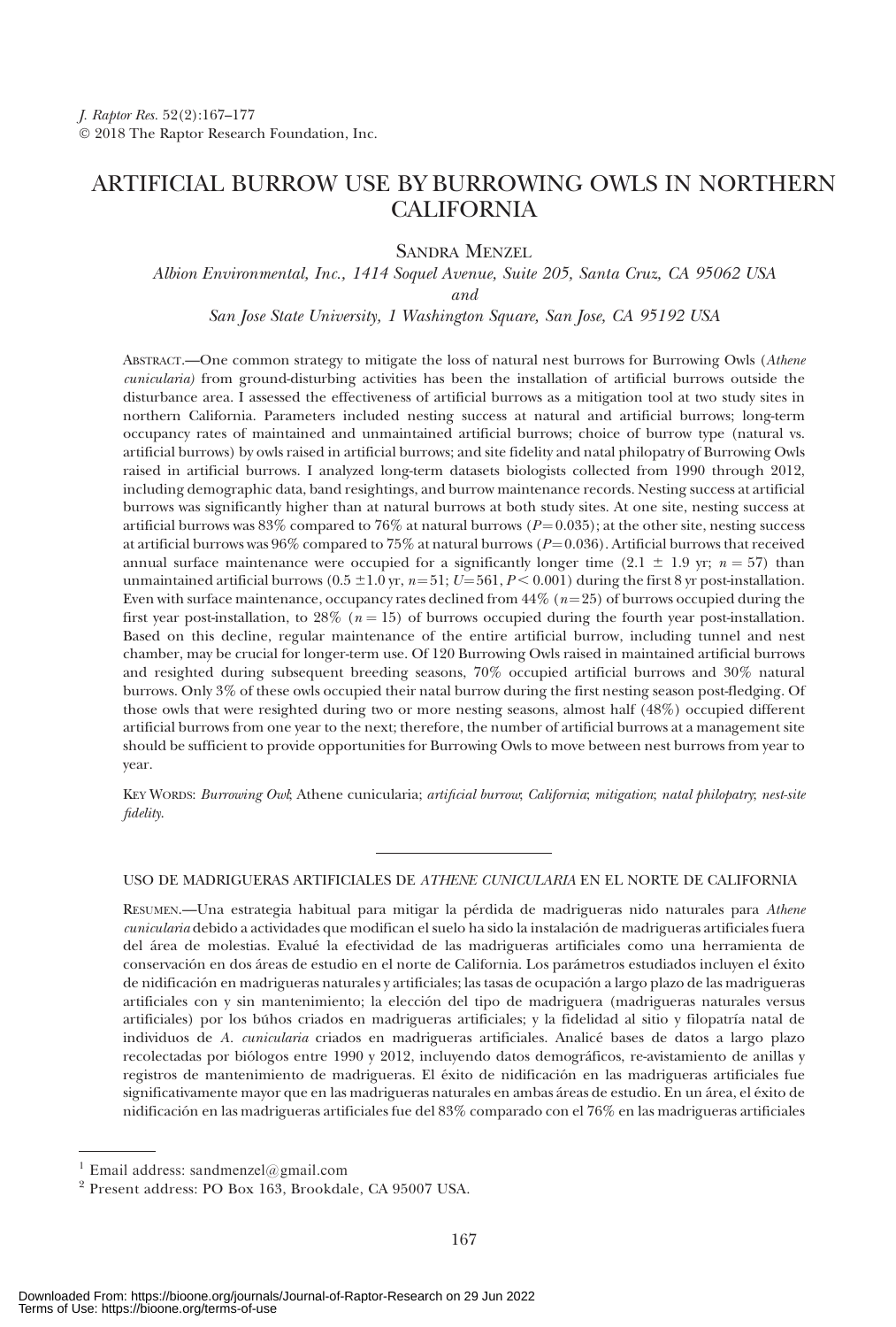$(P = 0.035)$ ; en la otra área, el éxito de nidificación en las madrigueras artificiales fue del 96% comparado con el 75% en las madrigueras naturales ( $P = 0.036$ ). Las madrigueras artificiales con mantenimiento anual de superficie fueron ocupadas por un periodo de tiempo significativamente mayor (2.1 ± 1.9 años;  $n = 57$ ) que las madrigueras artificiales sin mantenimiento (0.5  $\pm$  1.0 años, n = 51; U = 561, P < 0.001), durante los primeros ocho años posteriores a su instalación. Incluso con mantenimiento de superficie, las tasas de ocupación disminuyeron desde un 44% ( $n = 25$ ) de las madrigueras ocupadas durante el primer año posinstalación, a un 28% ( $n=15$ ) de las madrigueras ocupadas durante el cuarto año pos-instalación. En base a esta disminución, el mantenimiento regular de toda la madriguera artificial, incluyendo el túnel y la cámara de nidificación, puede ser crucial para su uso a largo plazo. De los 120 individuos de A. cunicularia criados en madrigueras artificiales con mantenimiento y re-avistados durante las estaciones reproductivas subsecuentes, el 70% ocupó madrigueras artificiales y el 30% madrigueras naturales. Solo el 3% de estos búhos ocuparon sus madrigueras natales durante la primera estación reproductora posterior al abandono del nido. De los búhos que fueron re-avistados durante dos o más estaciones reproductoras, casi la mitad (48%) ocupó madrigueras artificiales diferentes de un año al siguiente; por lo tanto, el número de madrigueras artificiales en un lugar gestionado debería ser suficiente como para proporcionar oportunidades de movimiento de los individuos de A. cunicularia entre madrigueras nido de un año a otro.

[Traducción del equipo editorial]

The conversion of grasslands to urban areas or agriculture, and associated ground-disturbing activities (e.g., disking, trenching, and bulldozing) are among the factors that have contributed to the population decline of Burrowing Owls (Athene cunicularia) in many parts of their North American range over the last 30 yr (Haug et al. 1993, James and Espie 1997, Klute et al. 2003, DeSante et al. 2007). Burrowing Owls roost and nest in underground burrows, thus the availability of burrows is an essential habitat requirement (Plumpton and Lutz 1993, Poulin et al. 2005). Burrows are typically dug by other animals, especially colonial mammals, such as California ground squirrels (Spermophilus beecheyi) or prairie dogs (Cynomys spp.; Thomsen 1971, Zarn 1974). Since the 1990s, one common strategy to mitigate for the loss of these natural burrows has been the installation of artificial burrows outside the ground-disturbance area (Trulio 1995, Smith and Belthoff 2001a, Barclay 2008).

A number of studies have compared productivity of owls nesting in artificial and natural burrows (e.g., Botelho and Arrowood 1998, Smith and Belthoff 2001b, Smith et al. 2005, Barclay et al. 2011), and one study has examined the longevity of artificial burrows (Belthoff and Smith 2003). However, no studies have examined long-term effects of artificial burrows on the nest-site selection of owls, and whether Burrowing Owls raised in artificial burrows choose to nest in artificial burrows significantly more often than in natural burrows. To my knowledge, no studies have previously assessed nest-site fidelity (an individual occurring at the same location during successive nesting seasons) and natal philopatry (the

tendency of an individual to stay in or return to its natal area [Newton 2008]) of Burrowing Owls raised in artificial burrows.

I analyzed data collected at two sites in northern California where artificial burrows were installed as mitigation for the loss of occupied natural burrows. Data were collected during a 22-yr period (1990– 2011) at Norman Y. Mineta San Jose International Airport (SJC) and during a 16-yr period (1997–2012) at the Defense Logistics Agency's Distribution Depot San Joaquin – Sharpe Site (Sharpe Depot). I evaluated occupancy, the effects of surface-burrow maintenance on occupancy rates, and the effects of burrow type (artificial vs. natural) on nesting success. I also examined burrow-type choice, nestsite fidelity, and natal philopatry of Burrowing Owls raised in artificial burrows. This study provides information on the effectiveness of artificial burrows as a mitigation tool, and presents recommendations for artificial burrow maintenance that may enhance Burrowing Owl management over the long term.

#### METHODS

Study Areas and Artificial Burrows. The SJC airport is located in San Jose, Santa Clara County, California, USA  $(37°21'$  N,  $121°55'$  W). The site was flat and encompassed about 425 ha, of which 134 ha were vegetated. The vegetated area consisted of 42 infields between paved runways and taxiways. Vegetation in the infields was a mixture of nonnative grasses and annual weedy, herbaceous plants characteristic of the California annual grassland series (Sawyer and Keeler-Wolf 1995). During the wet season, approximately November through March,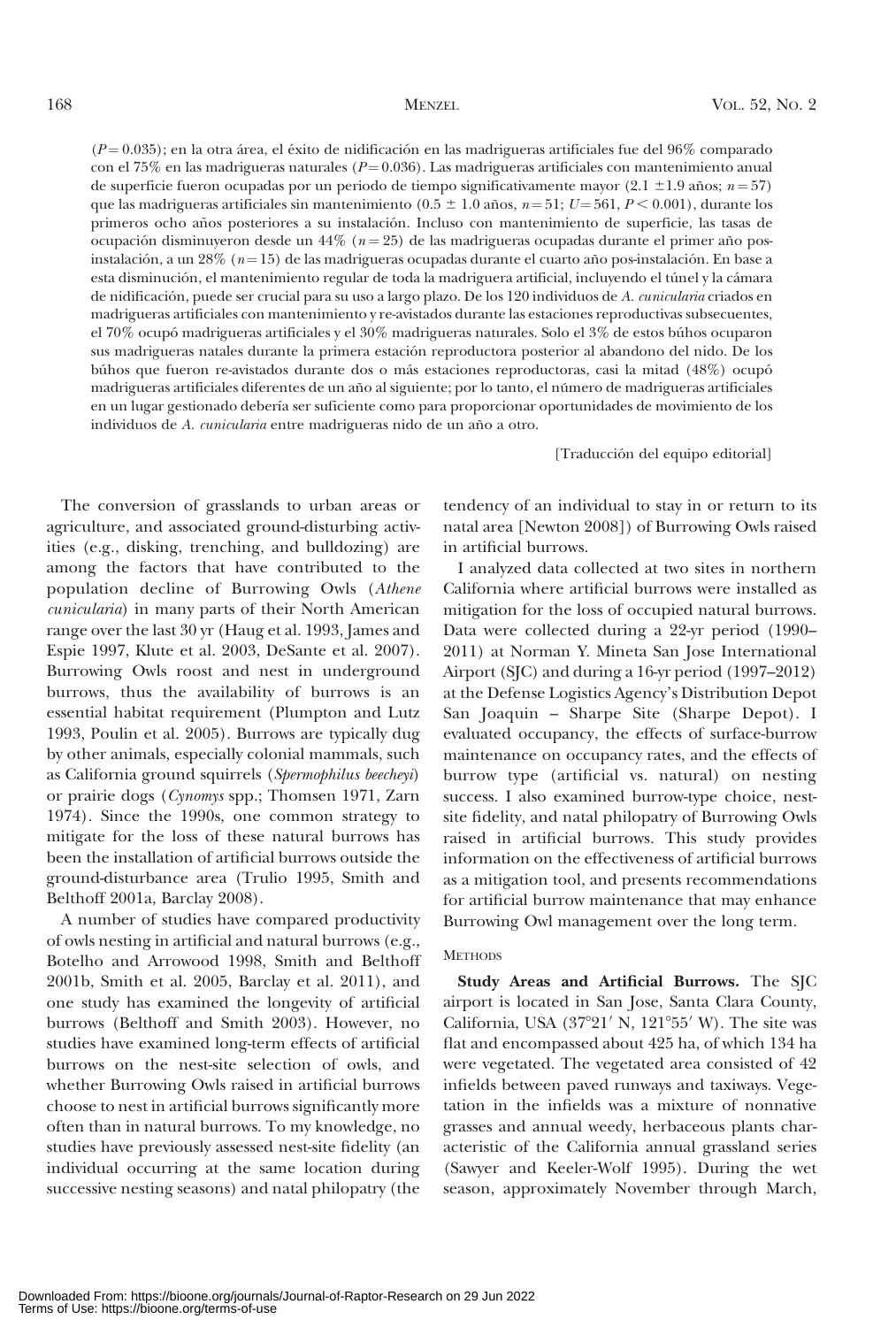vegetation was regularly mowed to a height of  $\leq 10$ cm.

Soil types were a mixture of clay (65%) and silt loam (35%; US Department of Agriculture [USDA] 2014), and in many areas, the soil had been modified and compacted from grading operations. California ground squirrels and their burrows were abundant in those areas where the soil was loose and porous. During 1990–2009, 113 artificial burrows were installed to replace natural burrows that had been closed intentionally in construction areas or near runways (Barclay 2007). Barclay (2008) described the artificial burrow design used at SJC. Seventy-one of the artificial burrows were installed with one entrance and 42 burrows with the optional second entrance (Barclay 2008).

The installation of artificial burrows was a dynamic process, starting with two burrows in late 1990 and incrementally increasing to a maximum of 71 artificial burrows in the ground and potentially available to owls. Some artificial burrows had to be abandoned and substituted at a new location, either because they were in the way of further construction or the previous placement was unsuitable (e.g., erosion). Substitute burrows received a new designation number; therefore, the total number of artificial burrow installations ( $n = 113$ ) exceeded the maximum number of artificial burrows actually in the ground  $(n = 71)$ . All artificial burrows were installed at the ends of the runways and between taxiways paralleling the runways where strike hazards to aircraft were lowest (Barclay 2007). Spacing between artificial burrows was irregular and interspersed with an ever-changing and unknown number of natural burrows. Data on natural burrow density and distribution were not collected.

The other study site, Sharpe Depot, was a principal military supply depot, located in Lathrop, San Joaquin County, California, USA (37°51′ N, 121°16′ W). The depot was generally flat and encompassed 293 ha, containing 11 large (1.2 –7.3 ha) warehouses, approximately 80 smaller buildings, and large barren storage areas. Areas between buildings consisted of compacted soil bisected by railroad tracks and unpaved roads.

In most areas (92%) of the depot, the native soil was modified and altered with fill (USDA 2014). Soil types in the remaining areas were a mix of sandy loam (7%) and loamy sand (1%; USDA 2014). Most of the ground surface was either barren or vegetated by invasive grasses and herbaceous plants characteristic of disturbed sites. The timing, frequency, and

method of vegetation management varied from year to year, and included mowing and herbicide application. California ground squirrels occurred throughout the study site where the soil was loose and porous; natural burrows in those areas were abundant. In other areas of the depot, the soil was compacted and poorly drained, making it unsuitable for fossorial mammal activity. In February 1999, 51 artificial burrows were installed to replace natural burrows that had been closed intentionally for a large warehouse construction project. All artificial burrows were installed with a single entrance (Barclay 2008). Their spacing was irregular and interspersed with an ever-changing and unknown number of natural burrows. Data on natural burrow density and distribution were not collected.

Owl Surveys at Artificial and Natural Burrows. I analyzed data biologists collected at SJC in 1990– 2011 and Sharpe Depot in 1997–2012. At SJC, surveys were conducted twice each month in conjunction with a year-round wildlife-monitoring program designed to detect wildlife (primarily bird) strike hazards and to comply with Federal Aviation Administration (FAA) safety regulations (Barclay 2008). At Sharpe Depot, surveys were conducted only during the breeding season.

Measurement of reproductive rate at SJC. Biologists conducted Burrowing Owl surveys weekly during the nesting season and twice each month throughout the rest of the year. Surveys were typically conducted from inside a parked motor vehicle with binoculars or a spotting scope. Biologists recorded all artificial and natural burrows occupied by nesting pairs, and observed nesting phenology at each occupied burrow. They classified a burrow as occupied if they observed reproductive behaviors at or near the burrow entrance (e.g., courtship, copulation, or prey delivery), or if they saw signs such as decoration, pellets, droppings, or prey remains, and they considered that a pair occupying a burrow had made a nesting attempt. A pair's nesting attempt at either burrow type was considered successful if at least one offspring emerged from the nest burrow. Nesting success was defined as the percent of occupying pairs that were successful.

All young raised in artificial burrows were banded with a standard USGS aluminum band on one leg and a blue metal band with a unique alphanumeric code (Acraft Sign and Nameplate Company, Alberta, Canada) on the other. Nestlings were caught by hand inside artificial burrows after removal of the nest chamber lid (Barclay 2008). A modified rubber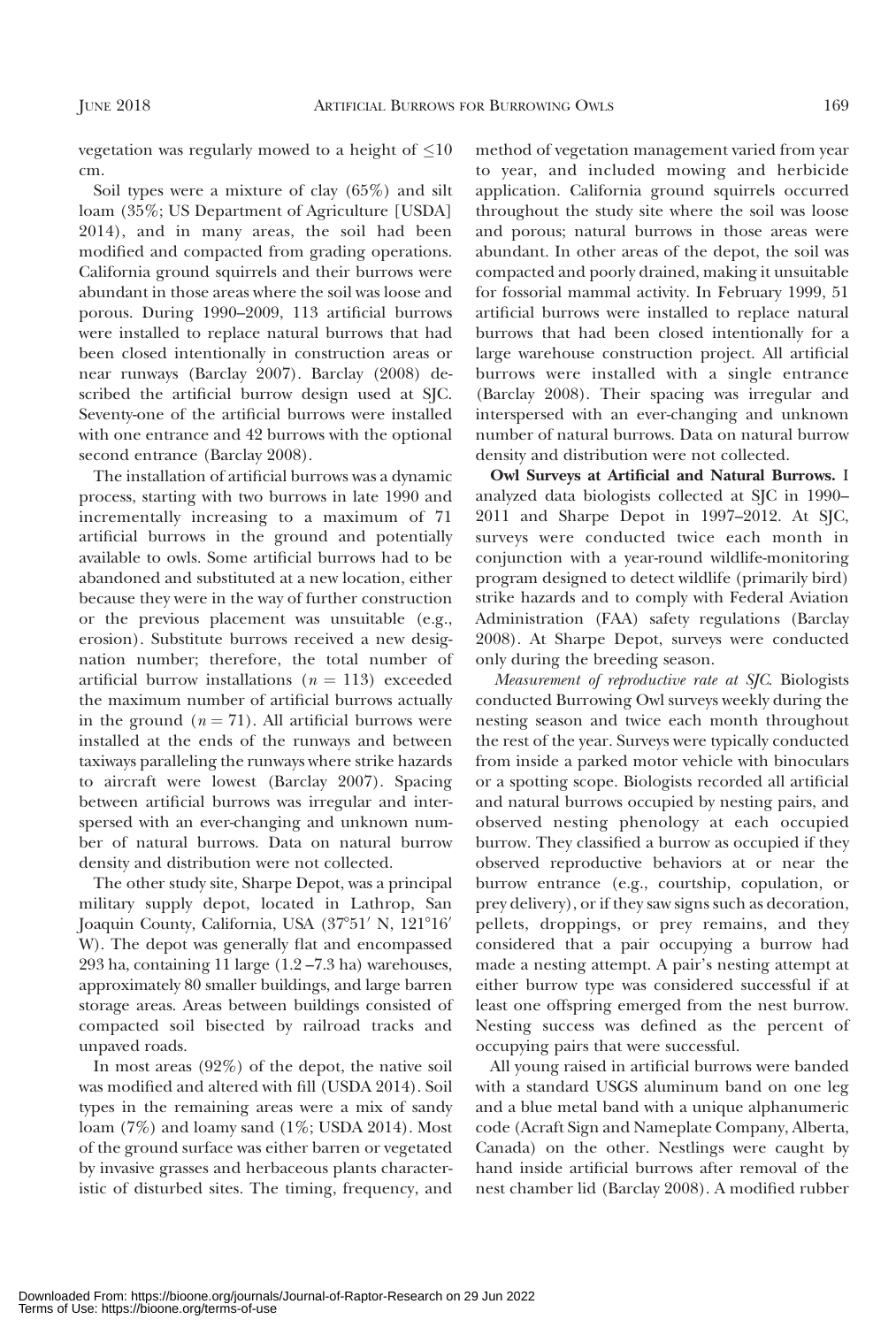garden hose was used to coax nestlings from artificial burrow tunnels into nest chambers (Barclay et al. 2011). Young were released into their burrow immediately after banding. Any adult captured incidentally inside an artificial nest burrow was also banded. Trapping and banding of adults and young at natural burrows was logistically unfeasible amid airport operations.

Opening artificial burrows for banding allowed biologists to count all owlets inside the burrow. Thus, productivity, defined as the number of young raised at each occupied burrow, represented a complete count for the artificial burrows. However, the number of young raised at each occupied natural burrow was an estimate based on the maximum number of 2–4-wk-old owlets observed at the burrow entrance during any survey. Productivities at artificial and natural burrows were therefore statistically not comparable because data were collected using different methods (Gorman et al. 2003).

Artificial burrow inspection and maintenance at SJC. All artificial burrows were inspected annually before the start of the nesting season, and their condition (e.g., tunnel open, tunnel partially filled with soil, or tunnel entrance buried) was recorded. If artificial burrows were detectable (i.e., not buried from erosion or fossorial mammal activity), they received annual surface maintenance. Vegetation and builtup soil were removed around the burrow entrance and the tunnel was inspected visually or with a probe to check if it was open. No special effort was made to clean the inside of the tunnel or the nest chambers. However, when nest chambers were opened to catch and band nestlings, excess nesting material and soil were removed.

Measurement of reproductive rate at Sharpe Depot. Burrowing Owl observations at Sharpe Depot were recorded during five survey visits, usually in the early evening, at the height of the nesting season each year from May through July. Burrowing Owls were observed from inside a parked motor vehicle with binoculars or a spotting scope. Each year, biologists recorded all artificial and natural burrows occupied by nesting pairs, as well as each pair's nesting success and productivity, following the same methods and definitions used at SJC, except that Burrowing Owls at Sharpe Depot were not banded and artificial burrows were not opened to count the number of young inside nest chambers.

Artificial burrow inspection at Sharpe Depot. All 51 artificial burrows were inspected superficially and their condition (e.g., tunnel open, tunnel partially filled with soil, or tunnel entrance buried) recorded once in 2005 and again in 2011. Unlike at SJC, artificial burrows at Sharpe Depot were not maintained.

Data Analysis. At both sites, each survey record of Burrowing Owl observations contained an observation date, burrow identification number (ID), sex (male, female, or unknown), and age class (nestling, juvenile, adult, or unknown). Burrow ID referred to a serial number assigned to each natural burrow, artificial burrow, or non-burrow location where owls were observed. Data recorded at SJC also included band status (banded, not banded, unknown) and band ID (if read).

I assumed that the detection rates of nesting success at artificial and natural burrows were comparable, within each site and between sites. For example, counting of nestlings inside artificial burrow nest chambers at SJC only occurred after at least one young was observed above ground, which was the same approach used to count young at natural burrows at both study sites, as well as artificial burrows at Sharpe Depot.

I quantified how many artificial and natural burrows were occupied by nesting pairs each year at both study sites, and determined how many breeding seasons each artificial burrow was occupied. I also reviewed the inspection records from 1990–2011 for each artificial burrow at both study sites to evaluate how many of these burrows were actually open and available for Burrowing Owl occupation. I used a two-tailed Mann-Whitney U-test to analyze whether occupancy rates during the breeding season were significantly different between maintained artificial burrows at SJC and unmaintained artificial burrows at Sharpe Depot. In this analysis, I included data for the first 8 yr postinstallation for all burrows at Sharpe Depot  $(n=51)$ and for those burrows that were in the ground for  $\geq$ 8 yr at SJC (*n* = 57). I performed Fisher exact tests for each of the study sites to examine whether the nesting success differed significantly between artificial and natural burrows.

Twenty-eight adults and 803 juveniles were banded between 1996 and 2011, so I used resighting records of banded owls at SJC to evaluate nest-site fidelity and natal philopatry. I searched the database records for sightings of banded owls at burrows during the nesting season (i.e., March through August) to determine which owl nested at an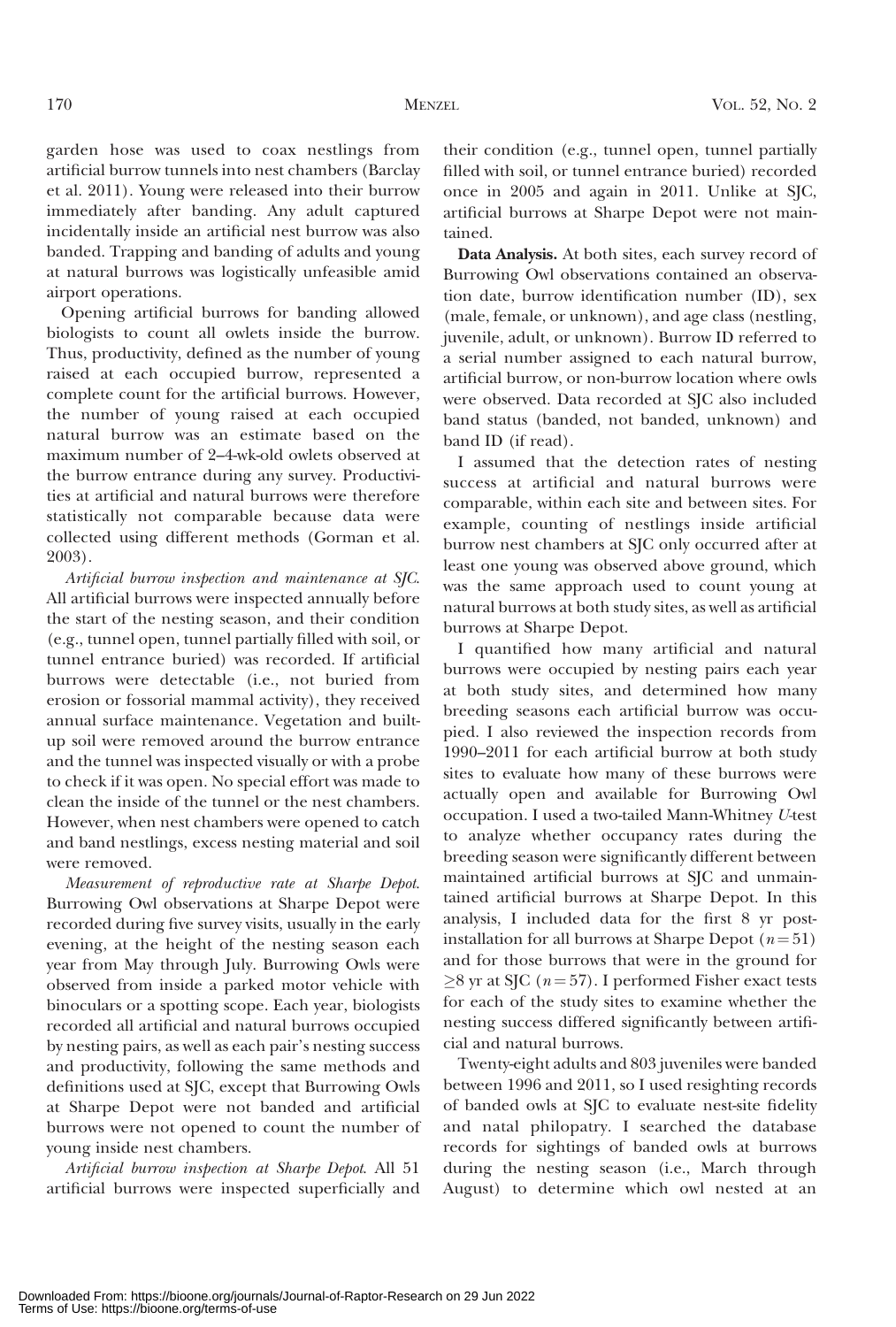artificial or natural burrow and whether it nested in the same burrow in subsequent years.

For owls banded as nestlings at SJC, I compared the rates at which they were sighted at artificial or natural burrows during subsequent nesting seasons, and assessed whether each occupied the same or a different burrow. In ArcGIS 10.1, I measured the distance of dispersal movement of each banded owl that was resighted at the airport. I measured natal dispersal distance as the straight-line distance between the natal burrow and the first known nest burrow after the owl reached breeding age, and measured breeding dispersal distance as the distance between the breeding sites of successive years (Korpimäki et al. 1987, Newton 2008). I reported all means with  $\pm 1$  standard deviation (SD).

#### **RESULTS**

Burrow Occupancy and Maintenance. SJC. During the first 8 yr post-installation, maintained artificial burrows at SJC were occupied for a significantly (Mann-Whitney U-test,  $U = 561$ , P  $\leq 0.001$ ) greater number of nesting seasons (2.1)  $\pm 1.9$  yr,  $n = 57$ ) than unmaintained artificial burrows at Sharpe Depot (0.5  $\pm$  1.0 yr, n = 51). At SJC,  $26\%$  ( $n = 15$ ) of the 57 artificial burrows were occupied for one nesting season, fewer were occupied for two or three seasons, and only  $5\%$  (*n*  $=$  3) were occupied for four seasons (Fig. 1). Only one burrow (2%) was occupied for all eight years. This noteworthy artificial burrow was AB01, the first artificial burrow ever installed at SJC, and it was actually occupied for 14 of the 15 nesting seasons that it was available.

During 1990–2011, the sum of all artificial burrows in the ground each year at SJC totaled 858 burrowyears. Burrow entrances and tunnels were actually open for 687 (80%) burrow-years (Fig. 2). On average, 32% of open artificial burrows were occupied each nesting season, but occupancy fluctuated greatly over time (Fig. 2).

Sharpe Depot. At Sharpe Depot, occupancy rates of the 51 artificial burrows ranged from a high of 10%  $(n=5)$  in 2000 and 2001 to a low, when occupied, of  $4\%$  ( $n = 2$ ) in 2005, and no artificial burrow was occupied in 2002 and 2006–2012 (Fig. 3). Of all artificial burrows,  $24\%$  ( $n = 12$ ) were occupied one nesting season, and just one burrow (2%) was occupied for five nesting seasons (Fig. 1). Artificial burrow inventories in 2005 and 2011 revealed that of the 51 burrows installed in 1999, 22 (43%) were still open by 2005 and only one (2%) by 2011 (Fig. 3).

Nesting Success and Burrow Choice (Artificial vs. Natural). Nesting success at artificial burrows was significantly higher than at natural burrows at both SJC (Fisher exact test,  $P = 0.035$ ) and Sharpe Depot (Fisher exact test,  $P = 0.036$ ; Table 1, 2). At SJC, 219 (58%) pairs occupied artificial burrows during the nesting seasons 1991–2011, while 158 (42%) occupied natural burrows (Fig. 2). The 120 Burrowing Owls raised in artificial burrows and resighted at SJC in subsequent years made a total of 182 nesting attempts: 127 (70%) in artificial burrows and 55 (30%) in natural burrows.

At Sharpe Depot, 205 (90%) pairs occupied natural burrows during nesting seasons 1999–2012, whereas 23 (10%) pairs occupied artificial burrows, with a maximum of 38% (5 out of 13) of pairs occupying artificial burrows in 2001 (Fig. 3). During those 6 yr that artificial burrows were occupied, 24% (23 out of 94) of pairs occupied artificial burrows. In 1999, during the first nesting season after installation, 50% (four of eight) of pairs occupied artificial burrows, declining to 11% (two of 18) in 2005 (Fig. 2).

Nest-site Fidelity and Natal Philopatry. Of the 803 Burrowing Owls raised in artificial burrows at SJC, 120 (15%) occupied burrows at the airport during the following nesting season. Four (3%) of these 120 owls used their natal burrow during their first breeding season (two males, one female, one unknown). One male owl was not sighted during his first breeding season post-fledging, but returned to his natal burrow for nesting the following year. Of those owls that used a burrow other than their natal burrow, 20% occupied a burrow within 499 m (203  $\pm 142$  m) of the natal burrow for their first nesting attempt, and 32% used a burrow 500–999 m (721  $\pm 148$  m) away. The remaining Burrowing Owls (48%) dispersed  $\geq$ 1 km (1889  $\pm$  635 m) within the boundaries of the airport.

Of all 803 Burrowing Owls raised in artificial burrows, only 46 (6%) were resighted at artificial burrows on the airport during two or more nesting seasons and 13 (2%) in natural burrows. Of those owls resighted in artificial burrows, 22 (48%) switched artificial burrows between years (11 males, 10 females, 1 unknown), 17 (37%) used the same artificial burrow between years (9 males, 7 females, 1 unknown), and seven (15%) did both: used the same artificial burrow for  $\geq 2$  yr and switched to other artificial burrows for  $\geq 1$  yr (4 males, 3 females). Of the 182 nesting attempts of 120 Burrowing Owls raised in artificial burrows,  $14\%$  (*n*)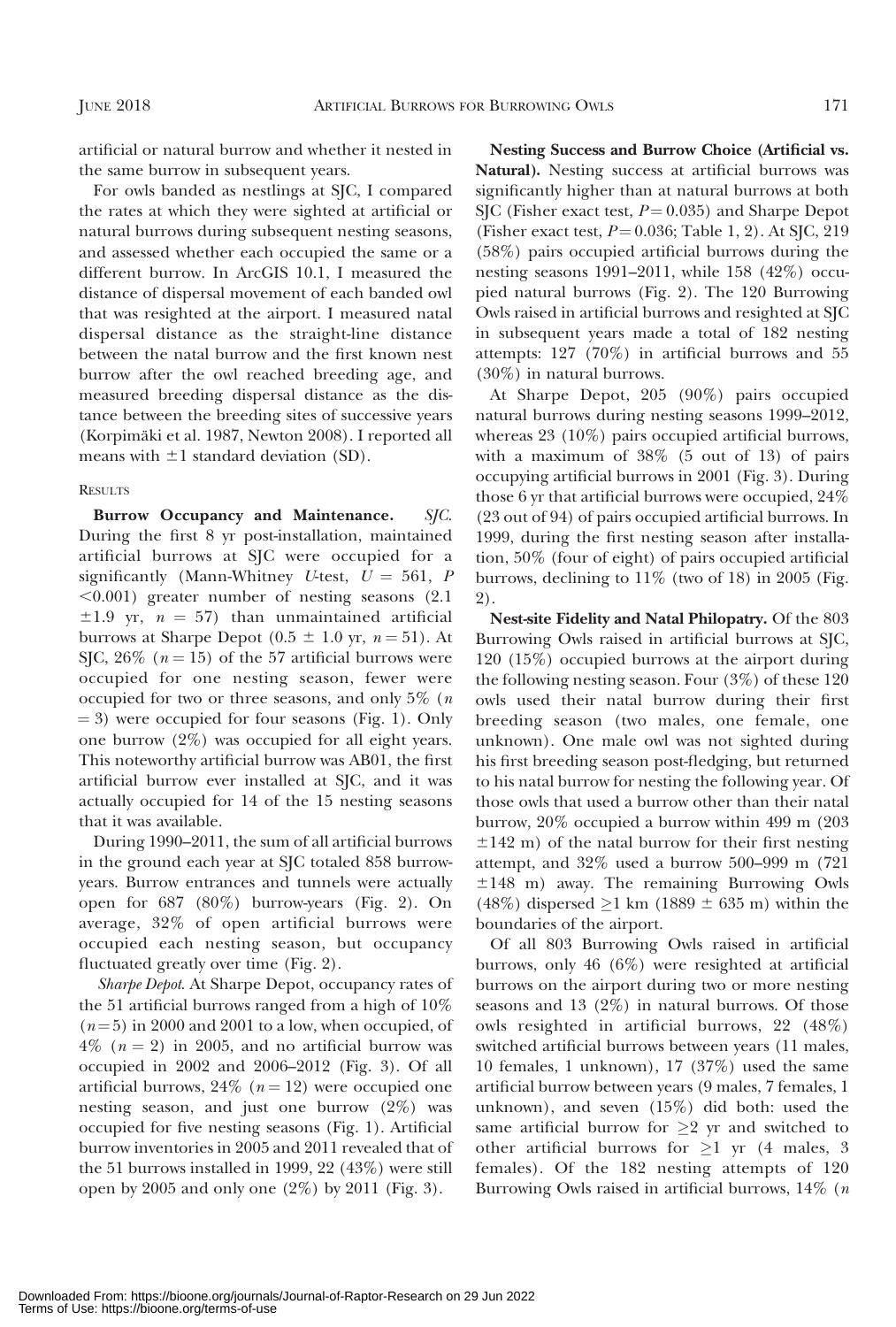

Figure 1. Number of years artificial burrows were occupied by nesting Burrowing Owls during the first 8 yr postinstallation at Norman Y. Mineta San Jose´ International Airport (SJC) and Defense Logistics Agency's Distribution Depot San Joaquin – Sharpe Site (Sharpe Depot), California, USA, 1991–2012.

 $=$  25) occurred at the same burrow (i.e., owls did not disperse from their natal burrow or previous nest burrow), while  $86\%$  ( $n = 157$ ) used a different burrow than occupied the previous year.

### **DISCUSSION**

Burrow Occupancy and Maintenance. The results of this study confirmed Collins' and Landry's (1977) initial observations that Burrowing Owls readily occupied newly installed artificial burrows, but that burrows may fill with soil from fossorial mammal activity, or erosion and silting during winter storms over time. Artificial burrows require some maintenance to be available for longer-term occupancy. Belthoff and Smith (2003) found that with periodic maintenance and cleaning, artificial burrows remained suitable for use by Burrowing Owls during their 5-yr study; however, they did not provide a specific maintenance protocol or schedule.

I found that artificial burrows receiving simple surface maintenance (i.e., removal of vegetation and built-up soil around the burrow entrance) annually, before the start of the breeding season, were occupied for a significantly greater number of nesting seasons than unmaintained artificial burrows. Nevertheless, even with surface maintenance, only 20% of artificial burrows were occupied for  $>4$ nesting seasons, with considerable decline in occupancy from one year to the next post-installation. Based on this decline, maintenance of the entire artificial burrow (i.e., cleaning soil and debris from the tunnel and nest chamber) approximately every 5 yr appears to be crucial for longer-term use. This level of maintenance may involve unearthing the tunnel and nest chamber and then reinstalling the cleaned components.

In addition to burrow maintenance, other factors likely contributed to the difference in burrow occupancy between sites, including the difference in Burrowing Owl population size, soil types, vegetation management, and other habitat variables. Soil texture, for example, greatly affects the longevity of burrows and probably affects artificial and natural burrows similarly. Green and Anthony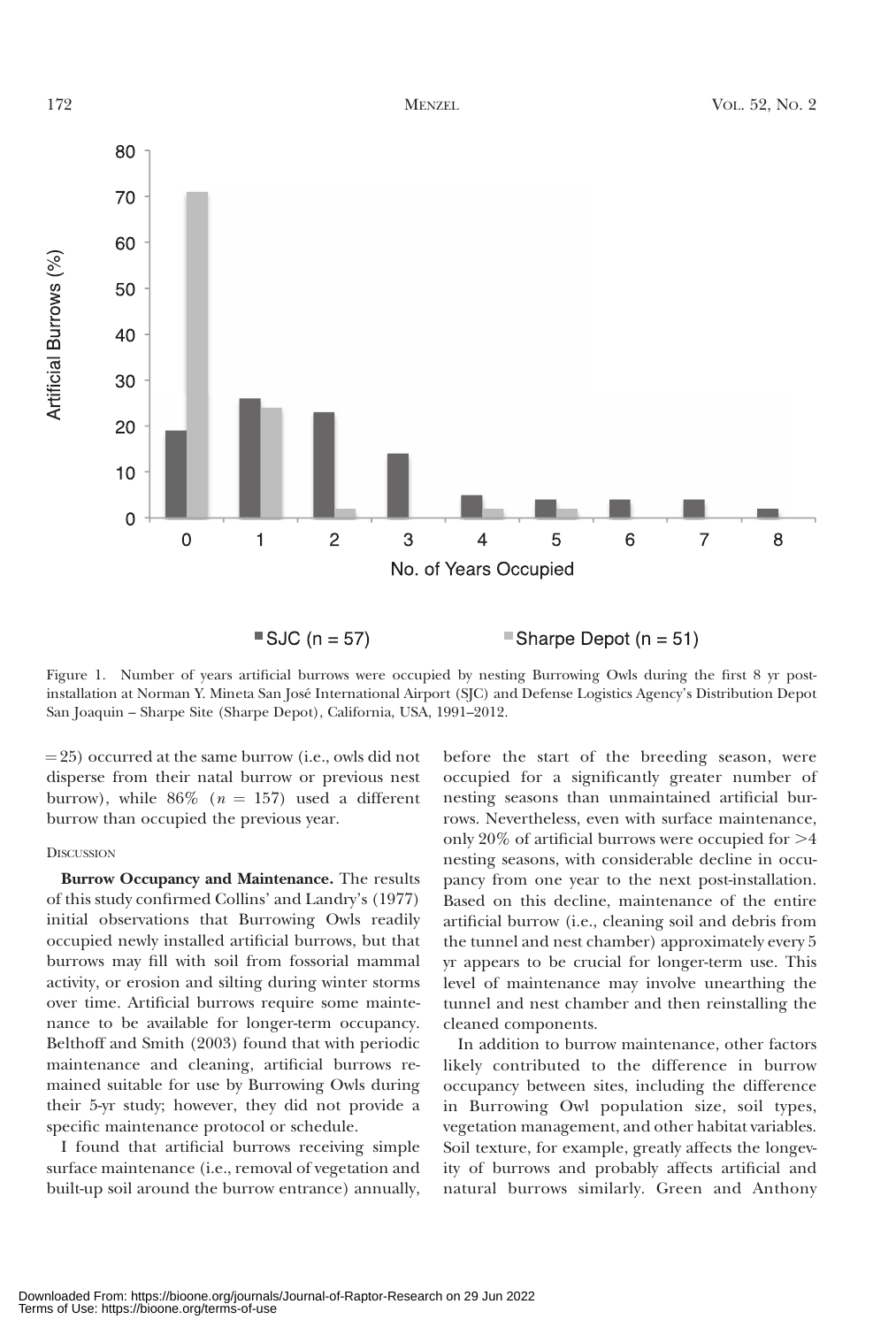

Figure 2. Number of artificial burrows (AB) present in the ground each year, compared to artificial burrows with entrance/tunnel open and available for use, and artificial burrows and natural burrows (NB) occupied by nesting Burrowing Owls at Norman Y. Mineta San Jose International Airport, California, USA, 1990–2011.

(1989) reported that 46% of natural burrows located in loamy sand were silted in by the next nesting season, but that none of 13 nest burrows in silty loam were. Holmes et al. (2003) found that natural burrows were available for owls the longest in sandy loam and collapsed most frequently in loamy sand. At SJC, where the soil types were a mixture of clay and silt loam, artificial burrows did not fill in as quickly as at Sharpe Depot, where the soil types included sandy loam and loamy sand. Drifting sand, water erosion, and ground squirrel activity around artificial burrows contributed to burrow tunnels and entrances filling up with soil at Sharpe Depot.

Rich (1984) reported that natural burrows in rock outcrops in Idaho were reused more often than burrows in soil mounds. Burrows in rock outcrops were never destroyed during his study period and he compared their durability to artificial burrows. Nonetheless, Rich (1984) found that even though burrows were not destroyed, they tended to be occupied for 1–3 yr followed by years of nonuse, indicating that other factors may lead to burrow abandonment, such as overwintering ectoparasite infestation (Smith and Belthoff 2001c), previous nest failure (Catlin et al. 2005), or changes in nearby prey/predator abundance (De Smet 1997, Wellicome et al. 1997). Rich's (1984) findings were consistent with observations at both of my study sites in northern California; of all artificial burrows that were ever occupied by a nesting pair, most were occupied for no more than three consecutive years.

Nesting Success and Burrow Choice (Artificial vs. Natural). I found that average nesting success at artificial burrows was significantly greater than at natural burrows at both study sites, whereas other studies report no significant difference in nesting success between the two burrow types (Botelho and Arrowood 1998, Smith and Belthoff 2001b, Smith et al. 2005). In addition, Burrowing Owls raised in artificial burrows at SJC nested in artificial burrows more frequently than in natural burrows. Riding and Belthoff (2015) report that at their study site in southwestern Idaho, Burrowing Owls rarely used natural burrows for nesting in areas where artificial burrows were present, possibly because of a shortage of suitable natural burrows. At SJC, however, natural burrows were abundant and seemingly not a limiting factor, suggesting that owls preferred artificial burrows. Nest-type imprinting (Brown and Collopy 2013) may occur to some degree, but clearly does not prevent occupancy of natural burrows by owls raised in artificial burrows.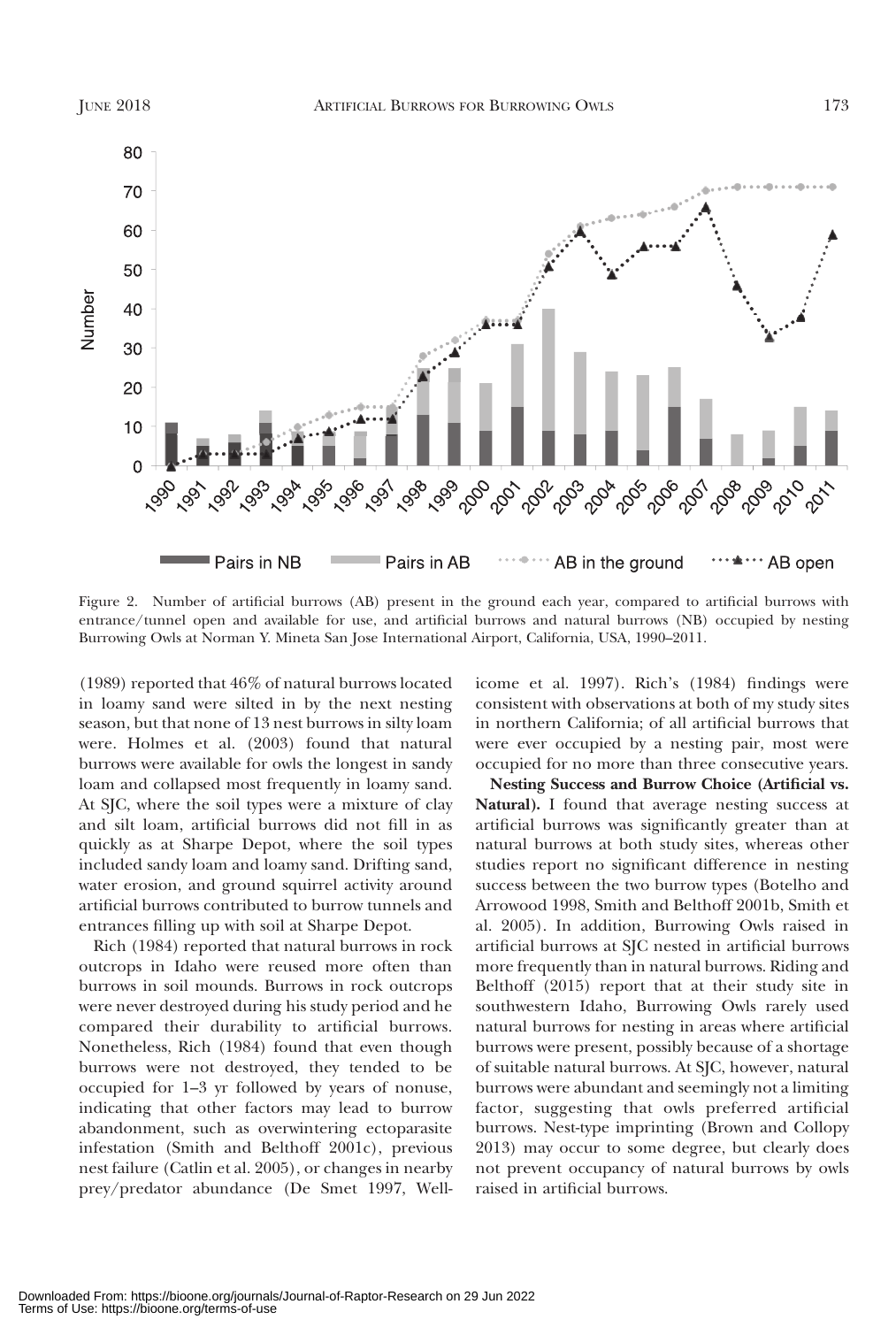

Figure 3. Number of artificial burrows (AB) present in the ground each year, compared to artificial burrows with entrance/tunnel open and available for use, and artificial burrows and natural burrows (NB) occupied by nesting Burrowing Owls at Defense Logistics Agency's Distribution Depot San Joaquin – Sharpe Site, California, USA, 1997–2012. Artificial burrows  $(n = 51)$  were installed in February 1999, and their condition (e.g., tunnel open, tunnel partially filled with soil, or tunnel entrance buried) inspected in 2005 and 2011.

Nest-site Fidelity and Natal Philopatry. The results of this study showed that Burrowing Owls nested in a different artificial burrow the following breeding season more often than in the same artificial burrow. Nest-site fidelity at SJC was not sex-biased as Martin (1973), Wellicome et al. (1997), and Millsap and

Table 1. Nesting success of Burrowing Owls in occupied natural and artificial burrows at Norman Y. Mineta San Jose International Airport, CA, USA, 1990–2011. Nesting success (bold values) is defined as the percentage of occupying pairs that raised at least one nestling to emerge from the nest burrow.

| <b>REPRODUCTIVE</b><br><b>OUTCOME</b> | <b>BURROW TYPE</b>        |                                  |
|---------------------------------------|---------------------------|----------------------------------|
|                                       | NATURAL BURROW<br>$n(\%)$ | <b>ARTIFICIAL BURROW</b><br>n(%) |
| Successful                            | 129(76)                   | 182 (83)                         |
| Unsuccessful                          | 40(24)                    | 32(15)                           |
| Unknown                               | 0(0)                      | $5^a(2)$                         |
| Total                                 | 169                       | 219                              |

<sup>a</sup> In 2011, Albion Environmental, Inc., biologists recorded data only through June 30, at which time the reproductive outcome of five nests remained undetermined.

Bear (1997) observed at their study sites, where males reused former nest territories more frequently than females. Lutz and Plumpton (1999) also did not find a strong sex bias. Similarly, natal philopatry at SJC did not appear to be sex-biased as suggested by Liberg and von Schantz (1985) and Wellicome et al. (1997), although the sample size in my study was too small for conclusive results. The 15% return rate

Table 2. Nesting success of Burrowing Owls in occupied natural and artificial burrows at Defense Logistics Agency's Distribution Depot San Joaquin – Sharpe Site, California, USA, during those years that artificial burrows were occupied, 1999–2001 and 2003–2005. Nesting success (bold values) is defined as the percentage of occupying pairs that raised at least one nestling to emerge from the nest burrow.

| <b>REPRODUCTIVE</b><br><b>OUTCOME</b> | <b>BURROW TYPE</b>        |                                  |
|---------------------------------------|---------------------------|----------------------------------|
|                                       | NATURAL BURROW<br>$n(\%)$ | <b>ARTIFICIAL BURROW</b><br>n(%) |
| Successful                            | 53(75)                    | 22 (96)                          |
| Unsuccessful                          | 18(25)                    | 1(4)                             |
| Total                                 | 71                        | 93                               |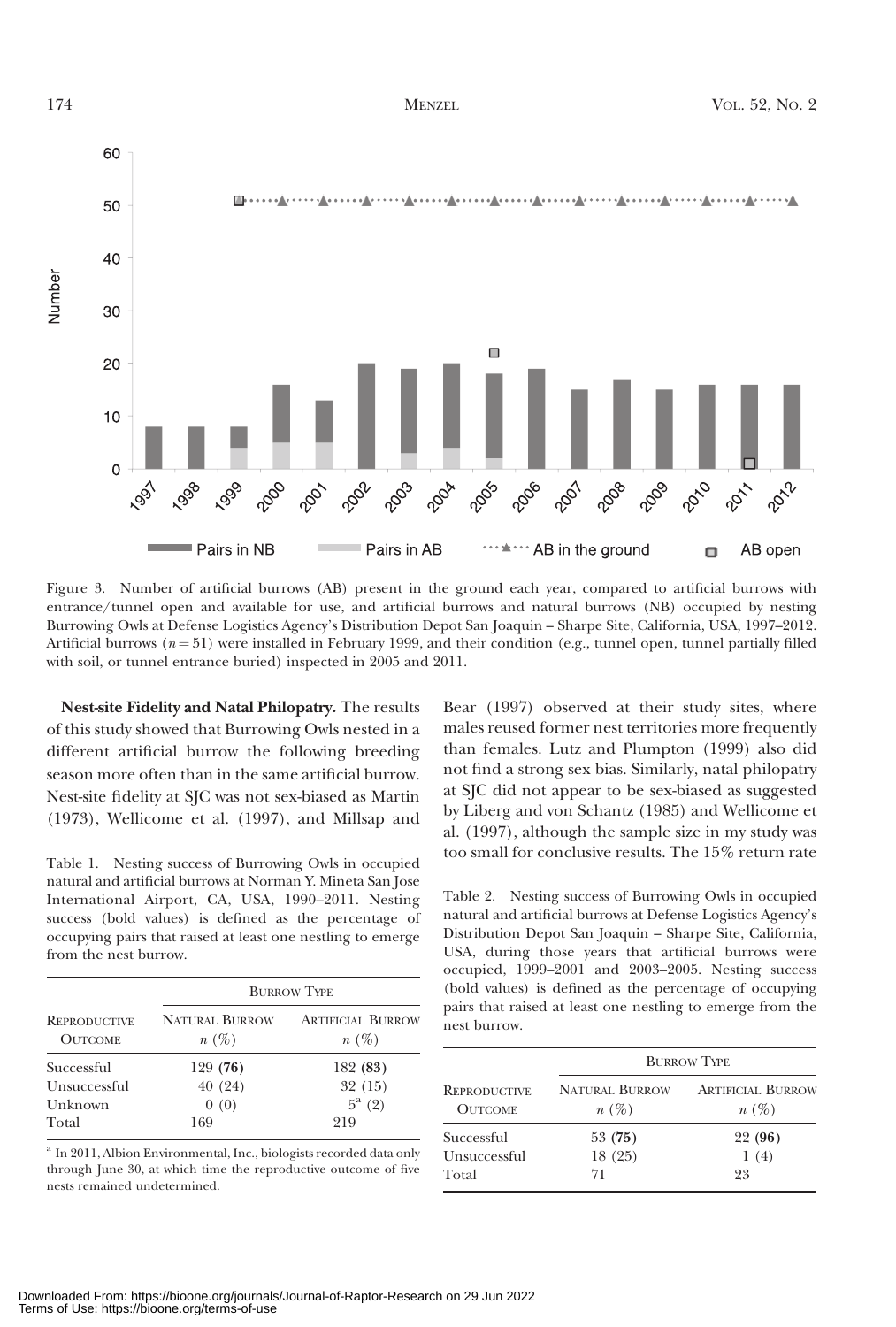of Burrowing Owls raised in artificial burrows at SJC and nesting at the airport during the subsequent breeding season was comparable to the 16% return rate observed for another nonmigratory population of Burrowing Owls in the Imperial Valley in California (Rosenberg and Haley 2004), and higher than the 8% rate reported for a migratory population in Colorado (Lutz and Plumpton 1999). In general, return rates are influenced by mortality and emigration, and migration might decrease the benefits of returning to a familiar nest site (Lutz and Plumpton 1999, Rosenberg and Haley 2004).

Understanding the extent of natal and breeding dispersal at managed sites is important because of its role in population dynamics and the colonization of unoccupied areas (Catlin and Rosenberg 2014). Of the owls that dispersed from their natal burrow at SJC, almost half were resighted nesting in a burrow  $\geq$ 1 km from their natal burrow on the airfield for their first nesting attempt. Most owls that nested at SJC during subsequent breeding seasons did not disperse as far. Wellicome et al. (1997) reported similar results from Saskatchewan. However, banding studies, especially those based on resighting, are typically biased toward resighting within the study area, leading to artificially small dispersal distances.

Management and Conservation Implications. Although the installation of artificial burrows may be a useful short-term management tool, the presence and protection of fossorial mammals as the key provider of abundant natural burrows should remain a priority in any area managed for Burrowing Owls (Ronan 2002, Ronan and Rosenberg 2014). If natural burrows are absent, the number of artificial burrows at a management site must be sufficient to provide opportunities for Burrowing Owls to disperse and move between nest burrows from one year to the next.

Annual surface maintenance before the start of the breeding season at and around artificial burrow entrances appeared to enhance long-term occupancy by Burrowing Owls. Yet, even with annual surface maintenance, occupancy rates steadily declined from one year to the next. For longer-term occupancy, all components of the artificial burrow, including tunnel and nest chamber, may need to be cleaned approximately every 5 yr.

Soil texture greatly affects the longevity of artificial burrows (Rich 1984, Green and Anthony 1989, Holmes et al. 2003) and, in conjunction with the amount of precipitation, will influence the level, type, and timing of maintenance at different

management sites. An evaluation of soil types may help to determine the appropriate maintenance regimen and design of artificial burrow installations. For instance, at management sites with sandy soils it may be best to install artificial burrows in a slight mound with the tunnel entrance facing away from the direction of the prevailing wind, so that the sand blows over the entrance rather than into it. If burrows are installed in artificial mounds abovegrade, the added soil should be thoroughly compacted and should be mostly clay or loam, instead of erosion-prone sand or gravel (S. Menzel unpubl. data).

Although I did not specifically quantify vegetation management and its effect on artificial burrow occupancy, short vegetation  $( $30 \text{ cm}$ )$  was an important prerequisite for the presence of Burrowing Owls at both study sites. Burrowing Owls require short vegetation around their nest burrows (Haug et al. 1993) and keeping an area surrounding artificial burrows mowed or grazed is essential for burrow occupancy. The optimal timing, method, and extent of vegetation management will vary at different management sites and from year to year.

This study showed that the installation of artificial burrows for Burrowing Owls can be an effective short-term mitigation tool. Burrowing Owls chose to occupy artificial burrows more frequently than natural burrows and nesting success was greater at artificial burrows than at natural burrows. However, annual surface maintenance and regular maintenance of the entire artificial burrow are essential for longer-term occupancy.

#### ACKNOWLEDGMENTS

I am especially grateful to Jack Barclay at Albion Environmental, Inc. (retired) for generously sharing the data for this study. Furthermore, I thank staff at Albion who helped collect data at the two study sites over the years, especially Jeff Diehl and Lindsay Harman. I also thank personnel at San Jose International Airport and Sharpe Depot for their support with site access, as well as artificial burrow installation and maintenance. I thank Lynne Trulio at San Jose State University and David Johnson, Director of the Global Owl Project, for their helpful input on earlier versions of this report. I also thank the three referees and Jim Belthoff for their comprehensive reviews and thoughtful comments furthering vital improvements.

#### LITERATURE CITED

Barclay, J. H. (2007). Burrowing Owl management at Mineta San Jose International Airport. In Proceedings of the California Burrowing Owl Symposium (J. H. Barclay, K. W. Hunting, J. L. Lincer, J. Linthicum, and T.A. Roberts,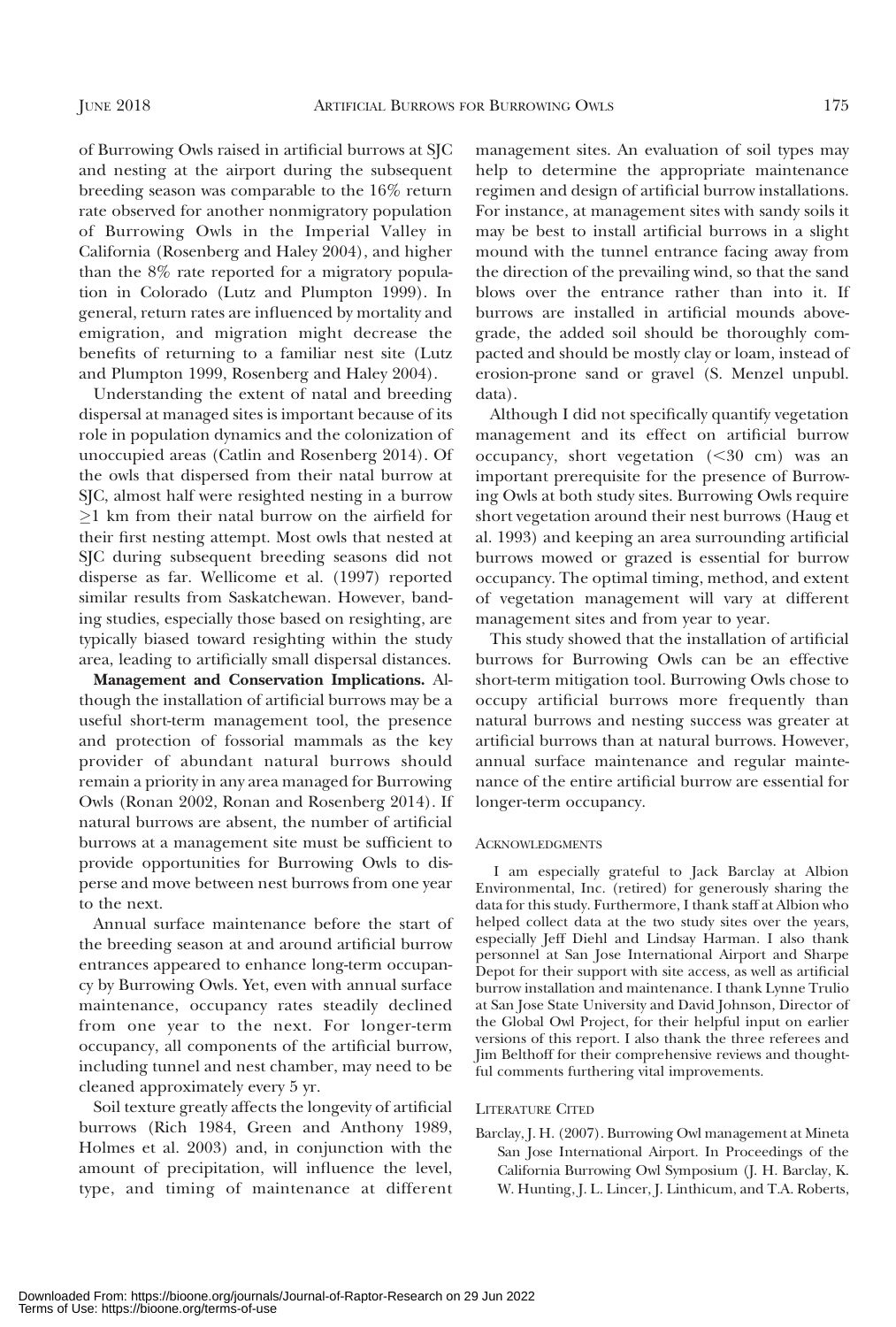Editors). Bird Populations Monographs No. 1. The Institute for Bird Populations and Albion Environmental, Inc., Point Reyes Station, CA, USA. pp. 146–281.

- Barclay, J. H. (2008). A simple artificial burrow design for Burrowing Owls. Journal of Raptor Research 42:53–57.
- Barclay, J. H., N. M. Korfanta, and M. J. Kauffman (2011). Long-term population dynamics of a managed Burrowing Owl colony. Journal of Wildlife Management 75:1295–1306.
- Belthoff, J. R., and B. W. Smith (2003). Patterns of artificial burrow occupancy and reuse by Burrowing Owls in Idaho. Wildlife Society Bulletin 31:138–144.
- Botelho, E. S., and P. C. Arrowood (1998). The effect of burrow site use on the reproductive success of a partially migratory population of western Burrowing Owls. Journal of Raptor Research 32:233–240.
- Brown, J. L., and M. W. Collopy (2013). Immigration stabilizes a population of threatened cavity-nesting raptors despite possibility of nest box imprinting. Journal of Avian Biology 44:141–148.
- Catlin, D. H., and D. K. Rosenberg (2014). Association of sex, fledging date, and sibling relationships with postfledging movements of Burrowing Owls in a nonmigratory population in the Imperial Valley, California. Journal of Raptor Research 48:106–117.
- Catlin, D. H., D. K. Rosenberg, and K. L. Haley (2005). The effects of nesting success and mate fidelity on breeding dispersal in Burrowing Owls. Canadian Journal of Zoology 83:1574–1580.
- Collins, C. T., and R. E. Landry (1977). Artificial nest burrows for Burrowing Owls. North American Bird Bander 2:151–154.
- DeSante, D. F., E. D. Ruhlen, and R. Scalf (2007). The distribution and relative abundance of Burrowing Owls in California during 1991–1993: Evidence for a declining population and thoughts on its conservation. In Proceedings of the California Burrowing Owl Symposium (J. H. Barclay, K. W. Hunting, J. L. Lincer, J. Linthicum, and T.A. Roberts, Editors). Bird Populations Monographs No. 1. The Institute for Bird Populations and Albion Environmental, Inc., Point Reyes Station, CA, USA. pp 1–42.
- De Smet, K. D. (1997). Burrowing Owl (Speotyto cunicularia) monitoring and management activities in Manitoba, 1987–1996. In Biology and Conservation of Owls of the Western Hemisphere: Proceedings of the Second International Symposium (J. R. Duncan, D. H. Johnson, and T. H. Nicholls, Editors). Gen. Tech. Rep. NC-190. USDA Forest Service, North Central Forest Experiment Station, St. Paul, MN, USA. pp. 123–130.
- Gorman, L. R., D. K. Rosenberg, N. A. Ronan, K. L. Haley, J. A. Gervais, and V. Franke (2003). Estimation of reproductive rates of Burrowing Owls. Journal of Wildlife Management 67:493–500.
- Green, G. A., and R. G. Anthony (1989). Nesting success and habitat relationships of Burrowing Owls in the Columbia Basin, Oregon. The Condor 91:347–354.
- Haug, E. A., B. A. Millsap, and M. S. Martell (1993). Burrowing Owl (Speotyto cunicularia). In The Birds of North America, No. 61 (A. Poole and F. Gill, Editors). Academy of Natural Sciences, Philadelphia, PA, and the American Ornithologists' Union, Washington, DC, USA.
- Holmes, A. L., G. A. Green, R. L. Morgan, and K. B. Livezey (2003). Burrowing Owl nest success and burrow longevity in north central Oregon. Western North American Naturalist 63:244–250.
- James, P. C., and R. H. M. Espie (1997). Current status of the Burrowing Owl in North America: an agency survey. In The Burrowing Owl, Its Biology and Management, Including the Proceedings of the First International Symposium (J. L. Lincer and K. Steenhof, Editors). Raptor Research Report Number 9. Raptor Research Foundation and Allen Press, Lawrence, KS, USA. pp. 3–5.
- Klute, D. S., L. W. Ayers, M. T. Green, W. H. Howe, S. L. Jones, J. A. Shaffer, S. R. Sheffield, and T. S. Zimmerman (2003). Status Assessment and Conservation Plan for the Western Burrowing Owl in the United States. Biological Technical Publication FWS/BTP-R6001- 2003. USDI Fish and Wildlife Service, Washington, DC, USA.
- Korpimaki, E., M. Lagerstrom, and P. Saurola (1987). Field ¨ evidence for nomadism in Tengmalm's Owl Aegolius funereus. Ornis Scandinavica 18:1–4.
- Liberg, O., and T. von Schantz (1985). Sex-biased philopatry and dispersal in birds and mammals: the Oedipus hypothesis. The American Naturalist 126:129– 135.
- Lutz, R. S., and D. L. Plumpton (1999). Philopatry and nest site reuse by Burrowing Owls: implications for productivity. Journal of Raptor Research 33:149–153.
- Martin, D. J. (1973). Selected aspects of Burrowing Owl ecology and behavior. The Condor 75:446–456.
- Millsap, B. A., and C. Bear (1997). Territory fidelity, mate fidelity, and dispersal in an urban-nesting population of Florida Burrowing Owls. In The Burrowing Owl, Its Biology and Management, Including the Proceedings of the First International Symposium (J. L. Lincer and K. Steenhof, Editors). Raptor Research Report Number 9. Raptor Research Foundation and Allen Press, Lawrence, KS, USA. pp. 91–98.
- Newton, I. (2008). The migration ecology of birds. Academic Press, Elsevier, London, UK.
- Plumpton, D. L., and R. S. Lutz (1993). Nesting habitat use by Burrowing Owls in Colorado. Journal of Raptor Research 27:175–179.
- Poulin, R. G., L. D. Todd, K. M. Dohms, R. M. Brigham, and T. I. Wellicome (2005). Factors associated with nest-and roost-burrow selection by Burrowing Owls (Athene cunicularia) on the Canadian prairies. Canadian Journal of Zoology 83:1373–1380.
- Rich, T. (1984). Monitoring Burrowing Owl populations: Implications of burrow re-use. Wildlife Society Bulletin 12:178–180.